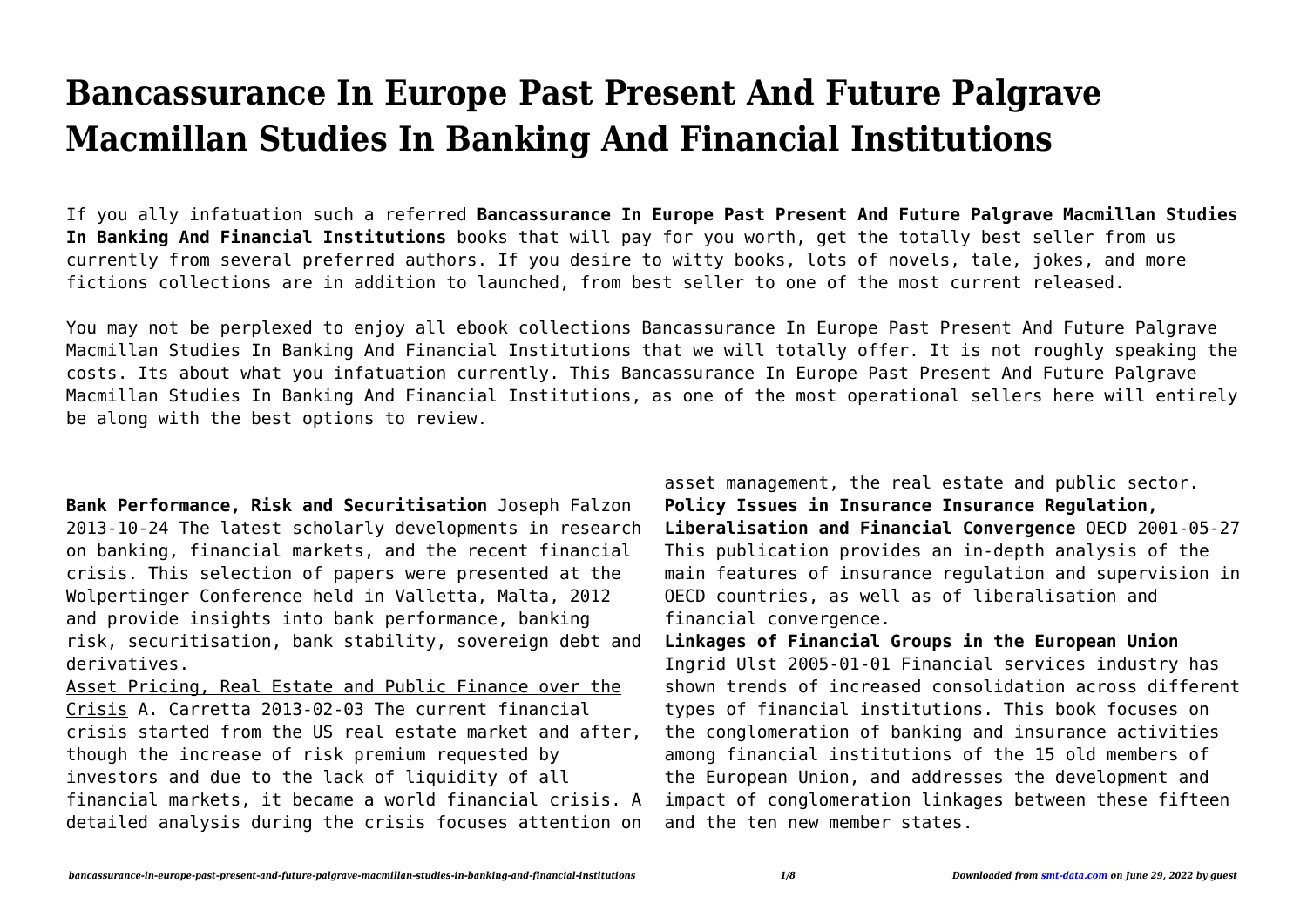The Concept of Permanent Establishment in the Insurance Business Daniele Frescurato 2021-04-22 siness models adopted by insurance companies; and comparative analysis of double tax treaty policies adopted in a number of countries with respect to the permanent establishment provision in the insurance business, highlighting Switzerland for comparative purposes. In a concluding chapter, the author proposes changes to the definition of the dependent agent permanent establishment currently enshrined in the model treaties and their respective commentaries, aligning such a definition to the regulatory framework in which insurance companies conduct their business in countries other than that of incorporation. As a highly significant and timely contribution to the study of the interplay between insurance regulation and tax implications, this very original work will prove of especial value to practitioners in international tax and insurance law, as well as professionals in the financial services sector and tax academics.

**The Future of Retail Banking in Europe** Oonagh McDonald 2003-03-28 Within Europe, the banking sector is commencing a period of considerable change and consolidation. Advances in technology, competition from the non-banking sector, the introduction of the Euro, a European Central bank and, possibly, pan-European Regulation, combined with the challenge from US banks, increased mergers and changing practices means 21st century banking is changing immeasurably. The Future of Retail Banking in Europe is written in an accessible style by Oonagh McDonald and Kevin Keasey, two of the leading authorities in the field and includes: In-depth analysis of the banking structures in all the major European markets. Foreword by Guy Warren, Head of

Banking, Europe, Unisys Corporation Unique insights into the industry from the CEOs of major European banks. The challenges being faced in the industry and predictions into what the future holds for retail banking in Europe. This book will be essential reading for middle and senior managers in the banking and financial service sectors, both suppliers and investors in the banking sector, and MBA students.

Bancassurance in Europe Ornella Ricci 2011-11-21 This book offers a comprehensive view on bancassurance from its origin to future challenges and opportunities, considering the relevant changes currently interesting the financial services industry. It also provides a detailed review of theoretical and empirical literature dealing with financial conglomeration.

*Basel III, the Devil and Global Banking* D. Chorafas 2011-11-22 The banking industry extensively lobbied against Basel III and governments have been keen to delay its full implementation. Chorafas' latest book takes a well-rounded approach on Basel III's strengths and weaknesses and explains how, without deep restructuring of the global banking industry, (like Basel II) Basel III will fail.

**Valuing Financial Conglomerates** Claudia Curi 2017-03-03T00:00:00+01:00 385.1

Financial Crisis J. Hendrickson 2013-02-05 This book offers a critical look at prominent theories of financial crisis to try to understand how prepared the profession is for identifying the next financial crisis. An analysis of the first financial crisis of the twentyfirst century serves as a starting point for rethinking the efficacy of existing economic models and theories. Financial Systems, Markets and Institutional Changes T. Lindblom 2014-07-29 This book analyses how the financial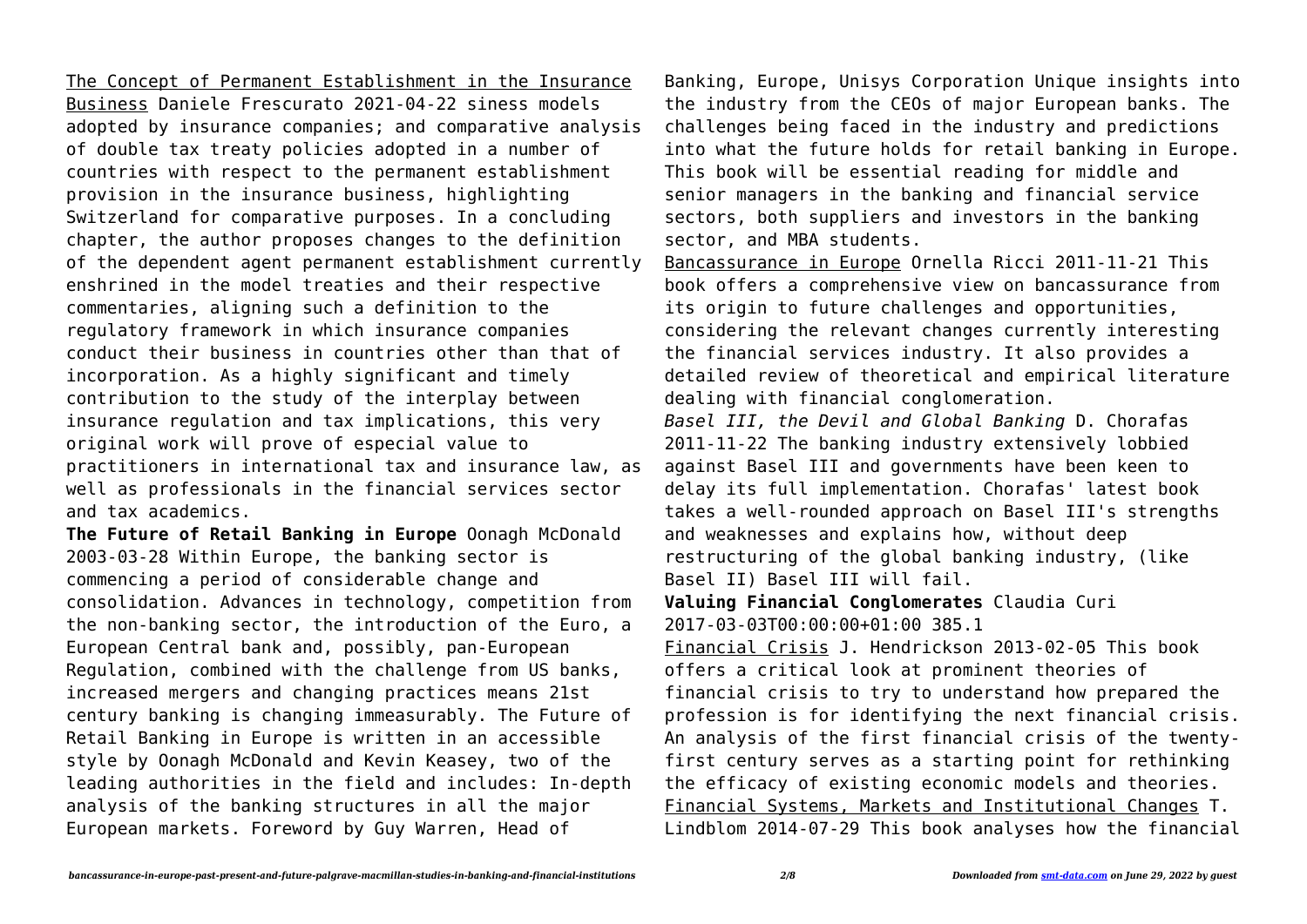system adjusts to institutional changes such as new technology, political tendencies, cultural differences, new business models, and government interactions. It emphasises how different institutional settings affect firms' borrowing and increases our understanding of how efficient financial markets are formed. Creating the Future with All Finance and Financial Conglomerates L. van den Berghe 2013-03-09 Creating the Future with All Finance and Financial Conglomerates comprises an academic search for an understanding of all finance and financial conglomerates. It presents a strategic and economic analysis of diversification strategies and the growing interface between different types of financial firms. On the basis of a solid analysis of theoretical foundations and practical value, the book develops basic concepts of creating the future: especially solutions in managing risks and fresh ideas for the development of integrated financial services. The structure of the book is logical: starting on theoretical foundations (section 1, part A) and examining the economic value of All Finance and Financial Conglomerates (part B), leads to creating a concept for the future (part C). Case studies add additional practical value to this research. The review of the subject is completed by aspects of risk management in this sector and by political guidelines for the EU single market (section 2). The book builds further on Professor Van den Berghe's first publication, entitled Financial Conglomerates - New Rules for New Players (published by Kluwer Academic Publishers in October 1995) and broadens the scope in the direction of strategic and managerial aspects. The following five aspects underline the innovativeness of the material: The volume is not only focused on the diversification of banks via `bancassurance', but also analyses in depth the parallel developments in the insurance market, whereby insurers and insurance intermediaries launch themselves in the direction of `assurfinance'; The material analyses not only the cross-selling of each other's products and the blurring of the market boundaries, but also the diversification, collaboration, and integration on all other levels and functions; New conceptual tools (the financial conglomerates control board) are developed to provide a more in-depth comparison of the many cases of this international trend; The book goes far beyond the categorisation of the mode of diversification, by looking at all managerial aspects of such a growth strategy; and The work looks at the economic and legal aspects involved as well as at the more strategic and managerial aspects. This research has been made possible thanks to the financial support of The LEVOB Foundation. **Cloud Computing in Financial Services** B. Nicoletti 2013-02-27 Financial institutions must become more innovative in the conduct of their business. Cloud computing helps to achieve several objectives: innovative services, re-engineered processes, business agility and value optimization. Research, consultancy practice and case studies in this book consider the opportunities and risks with vendor relationships. Recommendations for Central Counterparties Group of Ten. Committee on Payment and Settlement Systems 2004 **Insurance Distribution Directive** Pierpaolo Marano 2020 This open access volume of the AIDA Europe Research Series on Insurance Law and Regulation offers the first comprehensive legal and regulatory analysis of the

Insurance Distribution Directive (IDD). The IDD came

into force on 1 October 2018 and regulates the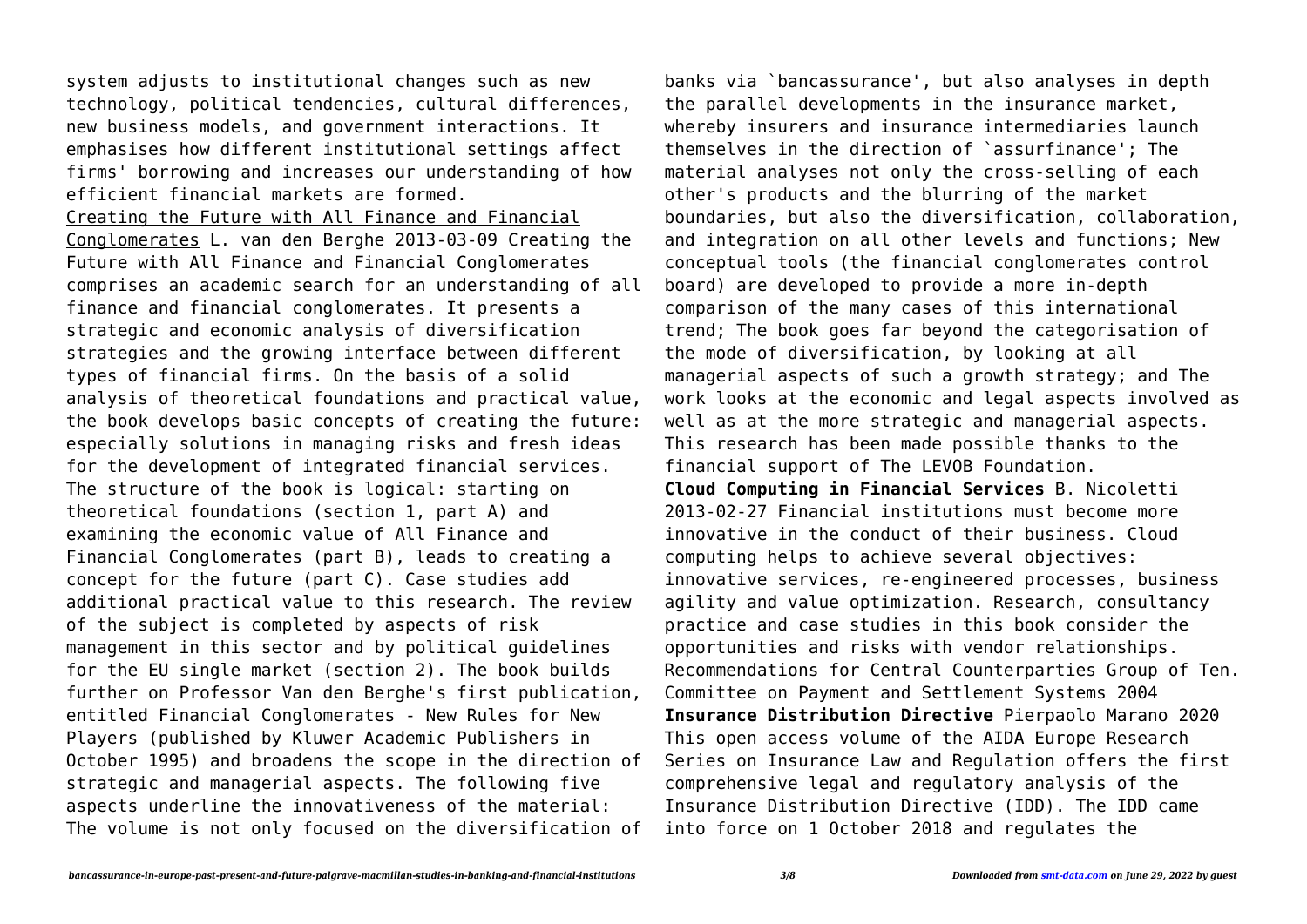distribution of insurance products in the EU. The book examines the main changes accompanying the IDD and analyses its impact on insurance distributors, i.e., insurance intermediaries and insurance undertakings, as well as the market. Drawing on interrelations between the rules of the Directive and other fields that are relevant to the distribution of insurance products, it explores various topics related to the interpretation of the IDD - e.g. the harmonization achieved under it; its role as a benchmark for national legislators; and its interplay with other regulations and sciences - while also providing an empirical analysis of the standardised pre-contractual information document. Accordingly, the book offers a wealth of valuable insights for academics, regulators, practitioners and students who are interested in issues concerning insurance distribution.- -

*Governance, Regulation and Bank Stability* T. Lindblom 2014-07-29 This book provides novel insight into the governance of banks and looks at regulatory measures for strengthening bank stability. It includes empirical studies on the relationship between the board structures of banks and their financial risk-taking and analyses the determinants of bank reputation and the future prospects of small banks.

Bank Behaviour and Resilience C. Bakir 2013-02-21 This book provides new interdisciplinary and comparative answers as to why banking sectors in 'liberal' and 'coordinated' market economies operated under a shared set of rules during the Global Financial Crisis. Exploring the role of complex interactions among interdependent structures, institutions and agents defines this banking behaviour.

**The Nigerian Banking Sector Reforms** S. Apati 2011-12-13

This is the first comprehensive book on the politics and economics of financial sector consolidation in an emerging market in West Africa. It draws on the author's twenty years experience working with multinationals in this oil-rich zone, to address key issues and examine banking reform in one of the world's fastest-growing economies.

*Bancassurance in Europe* Tobias C. Hoschka 2016-07-27 This innovative book provides the first detailed analysis of the increasing convergence of banking and insurance in the retail area, a trend commonly referred to as bancassurance. In the first part of the book industry- and firm-level characteristics are analysed which contribute to the increasing level of crossindustry penetration in the banking and insurance sector. The second part of the book provides for the first time a detailed account of banks' entry strategies into insurance. It thereby focuses on identifying the key factors which determine whether or not entry will be successful.

*Earthquake Insurance in Turkey* 2006-01-01 The persistent potential for large scale natural disasters has become a real concern for the Turkish government since the late 1990s, which ultimately led to the establishment of the Turkish Catastrophe Insurance Pool (TCIP). Among the main rationale of the creation of the TCIP were a grave government fiscal exposure to natural disasters and a disproportionately low level of catastrophe insurance penetration for such a disaster-prone country. Since the commencement of this program in 2000, the TCIP has provided coverage to more than 2 million households, being by far the largest insurance program in the country. In four years, the TCIP has managed to become one of the most trusted brand names in the Turkish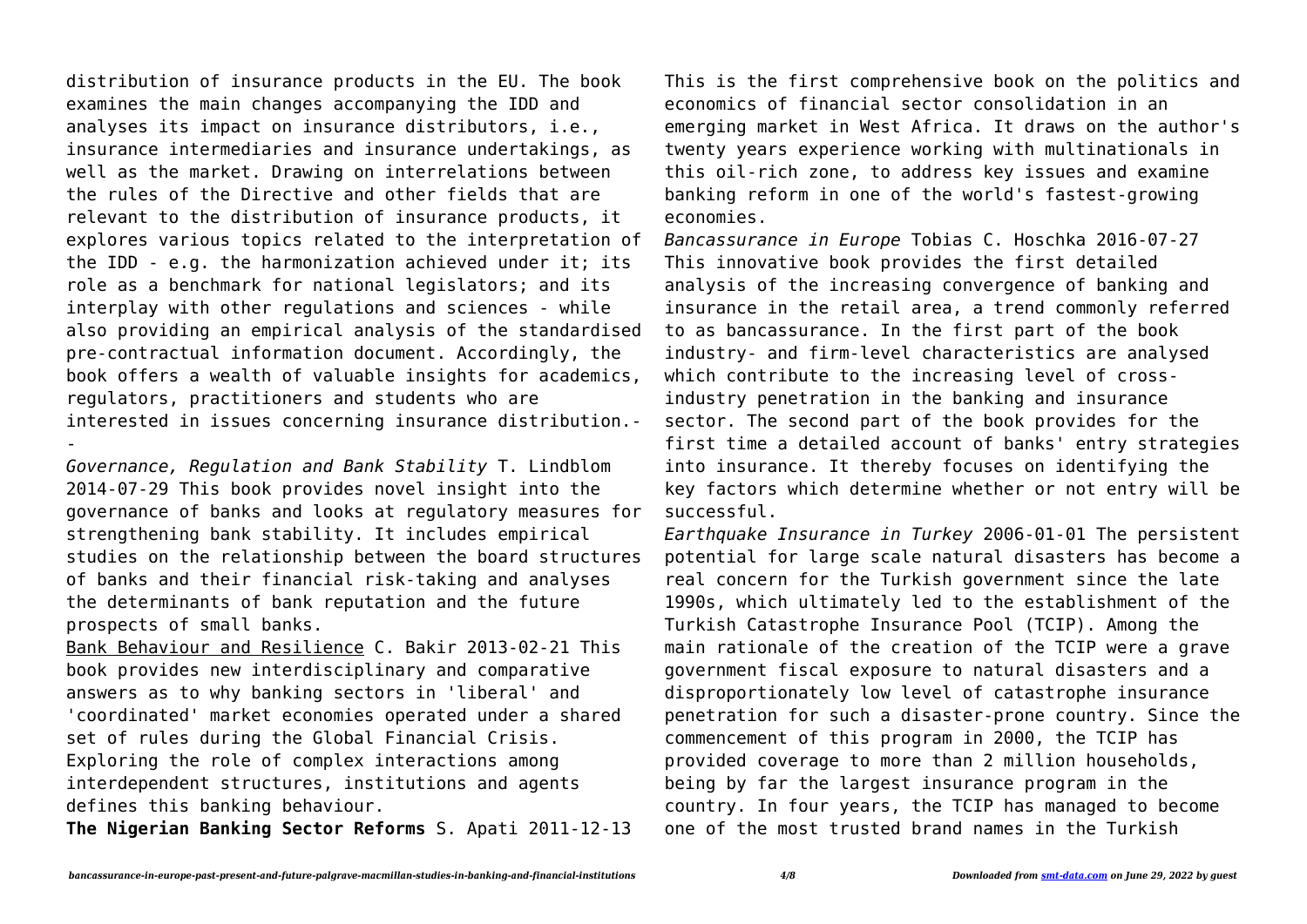insurance industry, and one of the largest catastrophe insurance pools in the world. Its success has also brought an international recognition, inspiring more than a dozen of countries world wide. The TCIP experience has also been a watershed for the World Bank as it has led to a rethinking of the roles of ex ante risk management relative to ex post donor support. This book presents the main technical imperatives and challenges in the development and the implementation of the TCIP and shows how a public-private partnership may be the way forward in the financing of natural disasters. If offers valuable advise and guidelines to policymakers involved in the development of catastrophe insurance programs.

**The Shadow Banking System** Valerio Lemma 2016-04-08 The book shows the fundaments of the shadow banking system and its entities, operations and risks. Focusing on the regulatory aspects, it provides an original view that is able to demonstrate that the lack of supervision is a market failure.

*Greek Banking* F. Pasiouras 2012-06-29 From a period of growth and considerably high levels of profitability, Greek banks recently found themselves battling a major decrease in demand in the local market, and an increase in non-performing loans. How is the Greek banking system able to survive the crisis? This is discussed by looking at the last 15 years of the Greek banking system. **Wertschöpfung im Retailgeschäft der Bancassurance durch Kundenbeziehungsmanagement** Claudia Maria Bürger 2019 Die deutsche Lebensversicherungsbranche wird derzeit mit zahlreichen Herausforderungen konfrontiert. Ein gesättigter Markt, permanente neue regulatorische Änderungen, erhöhte Kapitalanforderungen sowie das anhaltende Niedrigzinsumfeld sind die gegenwärtig

relevantesten Einflüsse. Hinzu kommen Anforderungen von Verbraucherschützern, neue technologische Rahmenbedingungen beispielsweise in Form der Digitalisierung sowie die Marktausweitung von Fin- und Insuretechs. Auch das Kundenverhalten verändert sich hin zu steigenden Qualitätsansprüchen sowie einer rückläufigen Kundenloyalität, da im Internet durch die jederzeitige Verfügbarkeit von Informationen eine hohe Transparenz gegeben ist. Bancassurance, die Kooperation mit Banken für den Vertrieb von Versicherungsprodukten, ist und bleibt ein wichtiger Vertriebskanal für Versicherungsunternehmen. Diese nutzen sowohl das Kundenpotenzial als auch das Image bzw. die Markenpositionierung der Bank für den Verkauf von Versicherungsprodukten. Vor dem Hintergrund der aktuellen Heraus-forderungen in der Lebensversicherungsbranche wird es zunehmend wichtiger, bestehende profitable Kunden zu binden und neue zu gewinnen. Diese Ziele verfolgt das Kundenbeziehungsmanagement. In der Lebensversicherungsbranche sowie im Vertriebskanal Bancassurance befindet sich das Kundenbeziehungsmanagement jedoch noch im Anfangsstadium. Die Dissertation findet daher Ansatzpunkte im Form eines theoretischen Modells, um das Kundenbeziehungsmanagement im Retailgeschäft der Bancassurance wertschöpfungsorientiert auszugestalten, in Bezug auf seine Wertschöpfung qualitativ zu bewerten sowie quantitativ zu planen und zu messen. Dr. Claudia Maria Bürger wurde 1980 in Bochum geboren. In den ersten Jahren ihrer beruflichen Tätigkeit war sie im Bankwesen tätig. Hierzu zählten Funktionen im Firmenkundenkreditgeschäft sowie später Tätigkeiten als Management Consultant in der Unternehmensberatung. Es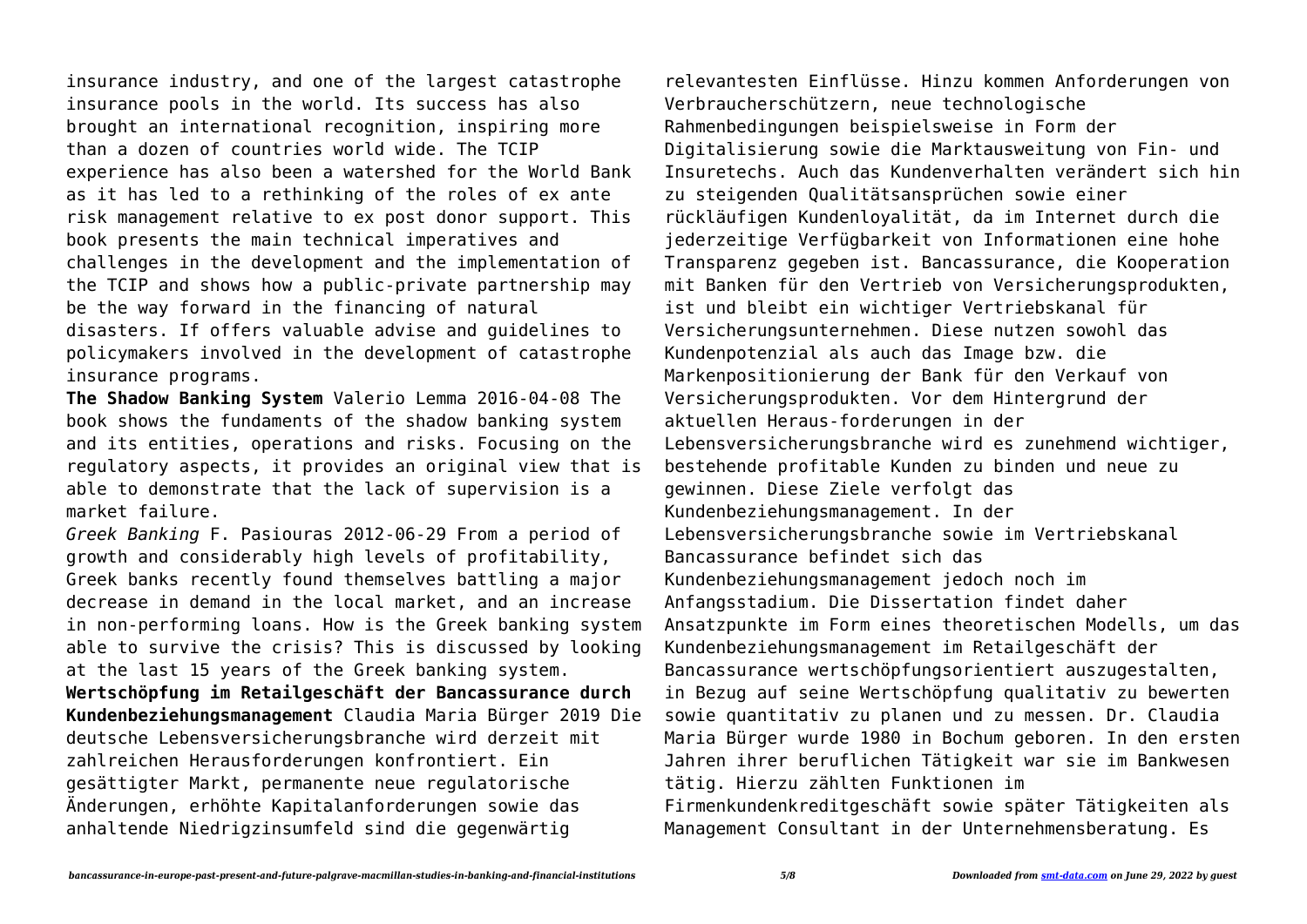folgte ein Wechsel in die Versicherungswirtschaft, in der sie seit 2008 in mehreren Bereichen tätig war. Hierzu gehören insbesondere leitende Funktionen in der Unternehmensentwicklung sowie im Kundenservice bzw. Versicherungsbetrieb. Nebenberuflich studierte sie Betriebswirtschaftslehre an der Fachhochschule für Oekonomie und Management mit den Abschlüssen Diplom, Bachelor und Master of Business Adminstration. Von 2015 bis 2018 war sie zudem externe Doktorandin am Lehrstuhl für Versicherungsbetriebslehre der Universität Leipzig. The Gold Standard Peripheries Anders Ögren 2011-12-16 The remarkably successful gold standard before 1914 was the first international monetary regime. This book addresses the experience of the gold standard peripheries; i.e. regime takers with limited influence on the regime. How did small countries adjust to an international monetary regime with seemingly little room for policy autonomy?

European Banking Supervision André Sapir 2016-06-14 European banking supervision, also known as the Single Supervisory Mechanism, is the first and arguably the main component of European banking union. In late 2014, the European Central Bank became the supervisor for the region's largest banking groups; the ECB also oversees the supervision by national authorities of smaller banks. This Blueprint is the first in-depth study of how this ground-breaking reform is working in practice. Despite teething troubles and occasional misjudgements, this assessment finds that overall European banking supervision has been effective, demanding and broadly fair, at least for the banks under the ECB's direct watch. Even so, achieving a truly single market in banking services will require more time, further supervisory initiatives and new Europe-wide regulatory

and legislative steps.

**Business Models in European Banking** Rym Ayadi 2011 The next few years will be critical for Europe's banking industry. It faces a number of financial sector reforms that will have a decisive impact on the dominant practices and business models followed across the European Union. This timely volume presents the results of the first screening exercise conducted on the performance, stability, risk, efficiency, and corporate governance of twenty-six major European banks—before, during, and after the financial crisis. The authors use those findings to help identify the key strengths and weaknesses inherent in the dominant business models, in light of the upcoming regulatory changes.

Report on Financial Structures European Central Bank 2002

**Modern Bank Behaviour** Juan Fernández de Guevara Radoselovics 2012-12-15 Updated insight into key facts impacting on financial institutions after the financial crisis, highlighting areas of major policy and academic interest. The book includes ten chapters analysing contrasting issues such as intellectual capital, cost efficiency, bank stability, credit risk and business models for the wealth management industry. Консолідація банківського та страхового бізнесу: теоретико-методологічні домінанти та тенденції розвитку Lyubov Klapkiv 2019-10-01 Клапків Л. М., Клапків Ю. М., Свірський В. С. (2019) Консолідація банківського та страхового бізнесу: теоретико-методологічні домінанти та тенденції розвитку: монографія. Івано-Франківськ, 183 с. Klapkiv, L., Klapkiv Y., Svirskiy V. (2019) Consolidation of banking and insurance business: theoretical and methodological dominants and development trends. Ivano-Frankivsk, 183 s. Klapkiv, L., Klapkiv J.,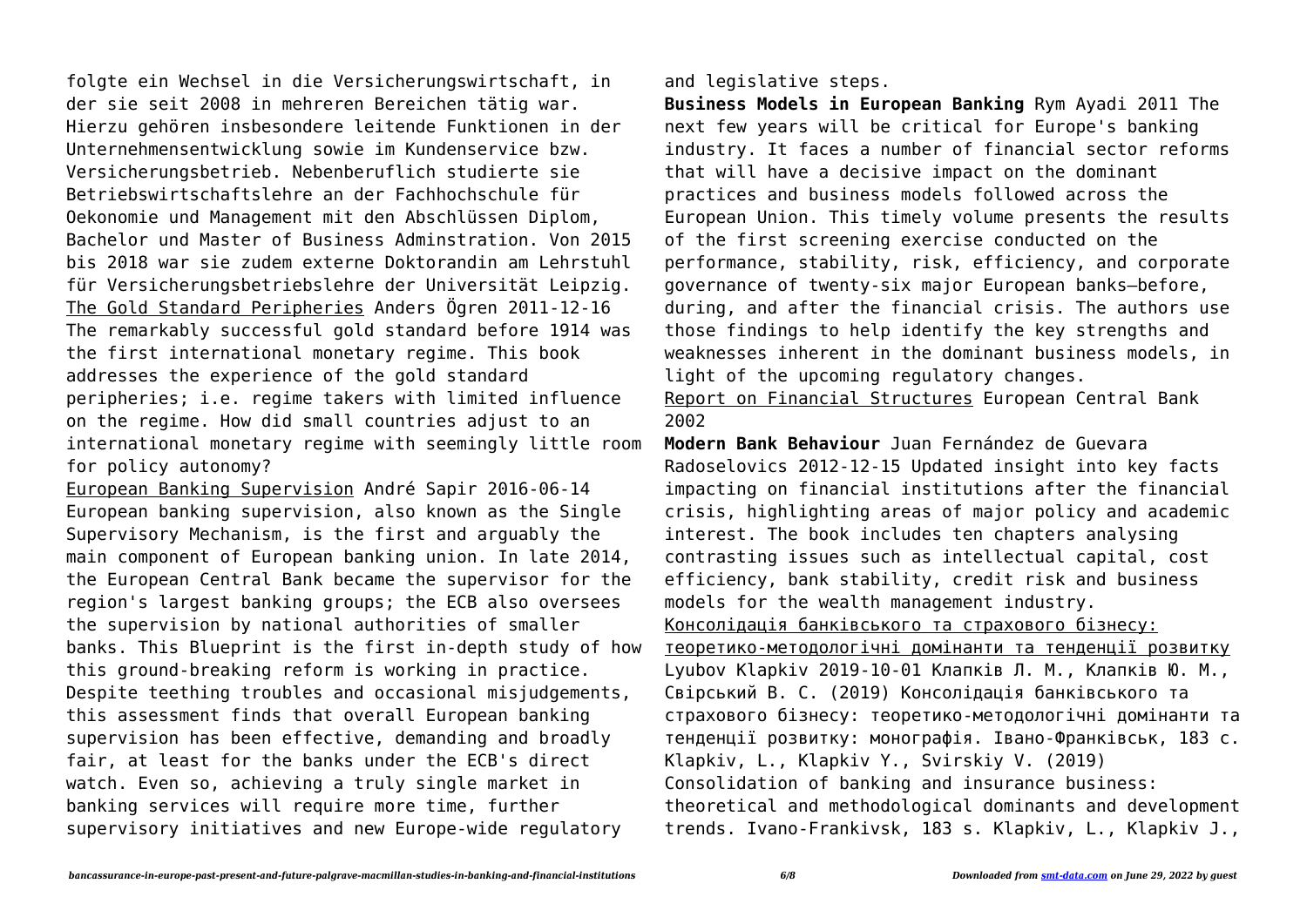Svirskiy V. (2019) Konsolidacja działalności bankowej i ubezpieczeniowej: teoretyczne i metodologiczne dominanty i trendy rozwojowe. Iwano-Frankowsk, 183 s. Монографія присвячена вивченню тенденцій консолідації та впровадження інновацій на ринку страхових послуг. Розглянуто організаційні форми та інституційно-правові основи консолідації банківського та страхового бізнесу. Встановлено фінансові імперативи та синергетичні ефекти консолідації банківських та страхових інституцій в умовах глобалізації. Досліджено вплив технологічних інновацій на формування і дистрибуцію консолідованих банківських і страхових послуг. Проаналізовано перспективи розвитку банкострахування в Україні. Призначено для викладачів, аспірантів і студентів вищих навчальних закладів. працівників страхових, банківських та інших фінансових установ, усіх, хто прагне поглибити знання з теорії та практики банківської справи і страхування.

Development Management Under Globalization 2006-01-01 With reference to India.

The Single Market in Insurance Andrew McGee 2019-01-22 First published in 1998, this volume was formally completed in July 1994, but completing the structure of the market is not all the same thing as having a genuine Single Market. This book explores the difficulties inherent in the concept of the Single Market in Insurance, as well as the practical difficulties of implementation. It looks to the future of the Single Market as well as at the present. It should be of interest to lawyers studying law or EC law, as well as to economists and political scientists interested in the development of Project Europe.

*Spanish Money and Banking* G. Tortella 2013-10-22 This book incorporates advances in financial and monetary

history and theory and shows the relevance of Spain's story to modern banking, monetary and development theory. It studies the early development of banking and monetary institutions and shows how financial and monetary mismanagement contributed to the decline of Spain in the early modern era

**The Economics of the Global Stock Exchange Industry** J. Floreani 2013-11-14 This book is an economic analysis of the stock exchange industry. The authors draw on theories from micro- and industrial economics to provide a detailed analysis of the industry structure, the strategic behaviour of key participants and the performance of stock exchanges.

*The Italian Banking System* Stefano Cosma 2012-11-13 Why was the Italian Banking System more resilient during the sub-prime crisis and harder-hit in the sovereign crisis? Will their strength in the retail market result as an asset or a liability for Italian banks in the future? This book offers an in-depth analysis of one of the most important EU banking systems its attempts to weather the crisis.

Life Insurance in Europe Marta Borda 2020-10-21 This book examines the challenges for the life insurance sector in Europe arising from new technologies, sociocultural and demographic trends, and the financial crisis. It presents theoretical and applied research in all areas related to life insurance products and markets, and explores future determinants of the insurance industry's development by highlighting novel solutions in insurance supervision and trends in consumer protection. Drawing on their academic and practical expertise, the contributors identify problems relating to risk analysis and evaluation, demographic challenges, consumer protection, product distribution,